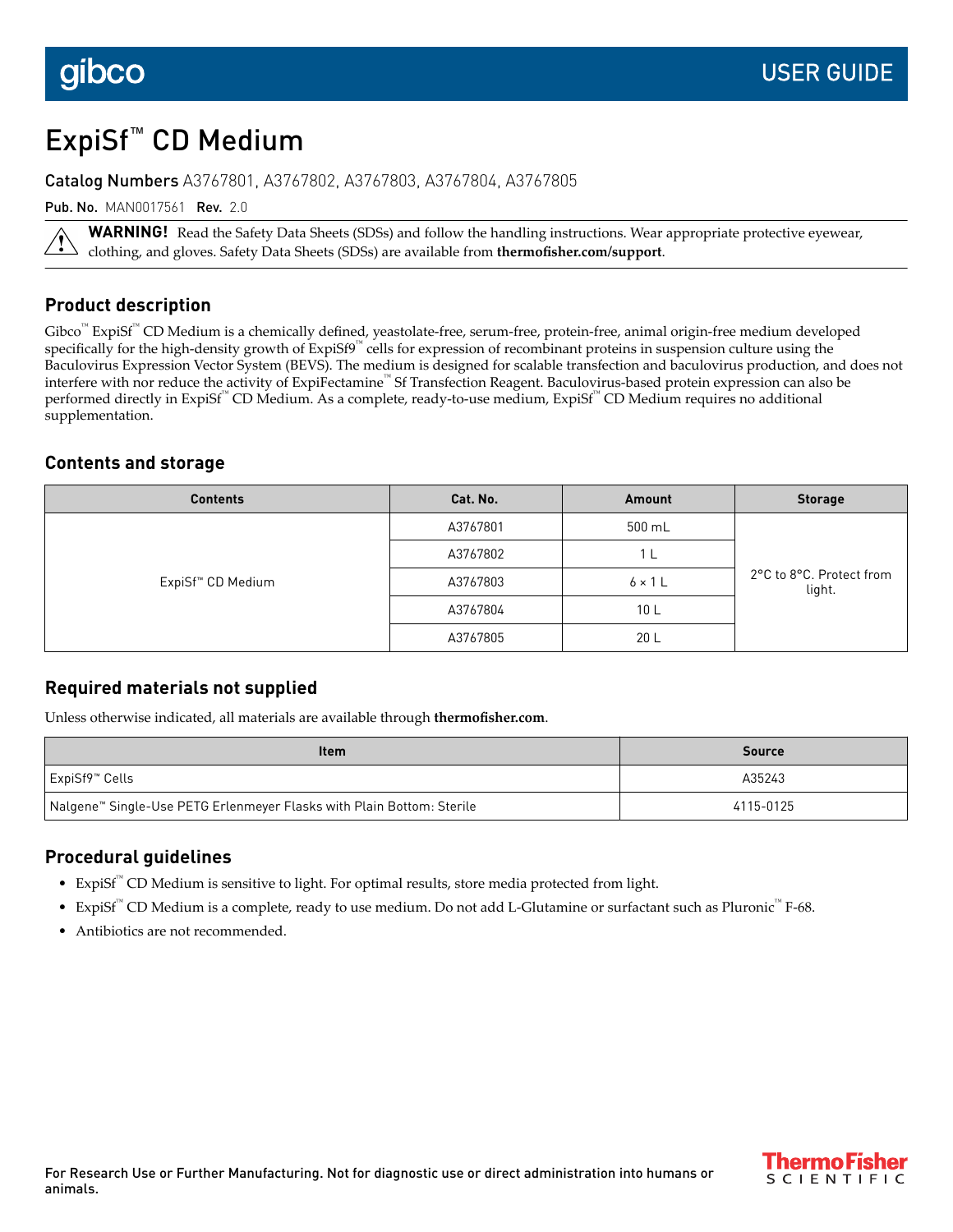### **Culture conditions**

**Media**: ExpiSf™ CD Medium

**Cell line**: ExpiSf9™ cells

**Culture type**: Suspension

Shake flask type: It is recommended to use PETG, non-baffled, vented Erlenmeyer flasks; however, baffled Erlenmeyer flasks may also be used.

#### **Temperature range:** 27.5°C ±0.5°C

**Shaker speed:** For shakers with a 19-mm or 25-mm shaking diameter, set the shake speed to 125 ±5 rpm. For shakers with a 50-mm shaking diameter, set the shake speed to 95 ±5 rpm.

**Incubator type:** Non-humidified, air regulated, non-CO<sub>2</sub> atmosphere. Ensure proper gas exchange and minimize exposure of culture to light.

### **Thaw ExpiSf9**™ **cells**

1. Remove one vial of cells from liquid nitrogen and swirl in a 37°C water bath for 1 to 2 minutes to thaw the cells rapidly until only a small amount of ice remains.

Note: Do not submerge the vial in the water.

- 2. Just before the cells are completely thawed, decontaminate the vial by wiping with 70% ethanol before opening it in a laminar flow hood.
- 3. Transfer the entire contents of the cryovial with a 2-mL or 5-mL pipette into a 125-mL PETG, sterile, non-baffled, vented shake flask containing 25 mL of pre-warmed (i.e., room temperature) ExpiSf™ CD Medium.

IMPORTANT! ExpiSf™ CD Medium comes in a ready-to-use format. For suspension growth, baculovirus production, and protein expression applications, use the ExpiSf<sup>™</sup> CD Medium without any supplementation.

- 4. Incubate the cells at  $27.5^{\circ}$ C ±0.5°C in a non-humidified, non- $\mathrm{CO}_2$  atmosphere incubator on an orbital shaker platform set at 125 ±5 rpm (for shakers with a 19-mm or 25-mm shaking diameter) or 95 ±5 rpm (for shakers with a 50-mm shaking diameter).
- 5. Three days post-thaw, determine viable cell density and percent viability.

Note: Cell viability should be ≥80% by three days post-thaw.

6. Continue to monitor cell density and viability and subculture the cells once the culture has reached  $5 \times 10^6 - 10 \times 10^6$  viable cells/mL (typically 4–5 days post-thaw).

### **Guidelines to subculture ExpiSf9**™ **cells**

- Passage ExpiSf9™ cells directly in ExpiSf™ CD Medium.
- It is recommended to use a 125-mL or 250-mL PETG, sterile, non-baffled, vented shake flask containing 20–32% total working volume of cell suspension. When using larger flasks, the total working volume should be between 25–33%.
- Subculture ExpiSf9<sup>™</sup> cells when they attain a density of  $5 \times 10^6$ -10 × 10<sup>6</sup> viable cells/mL.
- Cells should exhibit only minimal clumping during routine cell culture maintenance.

## **Subculture ExpiSf9**™ **cells**

- 1. Using the viable cell density, calculate the volume of cell suspension required to seed a new shake flask according to the recommended seeding densities in Table 1 and the recommended culture volumes in Table 2.
- 2. Transfer the calculated volume of cells to fresh, pre-warmed (i.e., room temperature) ExpiSf™ CD Medium in a shake flask.
- 3. Incubate flasks at  $27.5^{\circ}$ C ±0.5 $^{\circ}$ C in a non-humidified, non- $CO<sub>2</sub>$  atmosphere incubator on a shaker platform set at 125 ±5 rpm (for shakers with a 19-mm or 25-mm shaking diameter) or 95 ±5 rpm (for shakers with a 50-mm shaking diameter) until cultures reach a density of  $5 \times 10^6$ - $10 \times 10^6$  viable cells/mL.

Note: If necessary, modify the initial seeding density to attain the target cell density of  $5 \times 10^6$ – $10 \times 10^6$  viable cells/mL at the time of subculturing.

4. Repeat Steps 1–3 to maintain or expand the cells for baculovirus production or protein expression.

|         | Table 1 Recommended seeding densities for routine cell |
|---------|--------------------------------------------------------|
| culture |                                                        |

| <b>Subculture timing</b>              | <b>Seeding density</b>                                             |
|---------------------------------------|--------------------------------------------------------------------|
| Cells ready 3 days post-<br>passaging | $0.7 \times 10^{6} - 1.0 \times 10^{6}$ viable cells/mL            |
| Cells ready 4 days post-<br>passaging | $0.4 \times 10^{6}$ – 0.6 $\times$ 10 <sup>6</sup> viable cells/mL |

Table 2 Recommended culture volume using different nonbaffled shake flask sizes

| Shake flask size | <b>Recommended culture</b><br>volume |
|------------------|--------------------------------------|
| $125 \cdot mL$   | $25 - 30$ mL                         |
| $250 \cdot mL$   | $50 - 60$ mL                         |
| $500-mL$         | 100-120 mL                           |
| $1-L$            | 200-240 mL                           |
| $2-L$            | 400-480 mL                           |
| $3-L$            | 600-800 mL                           |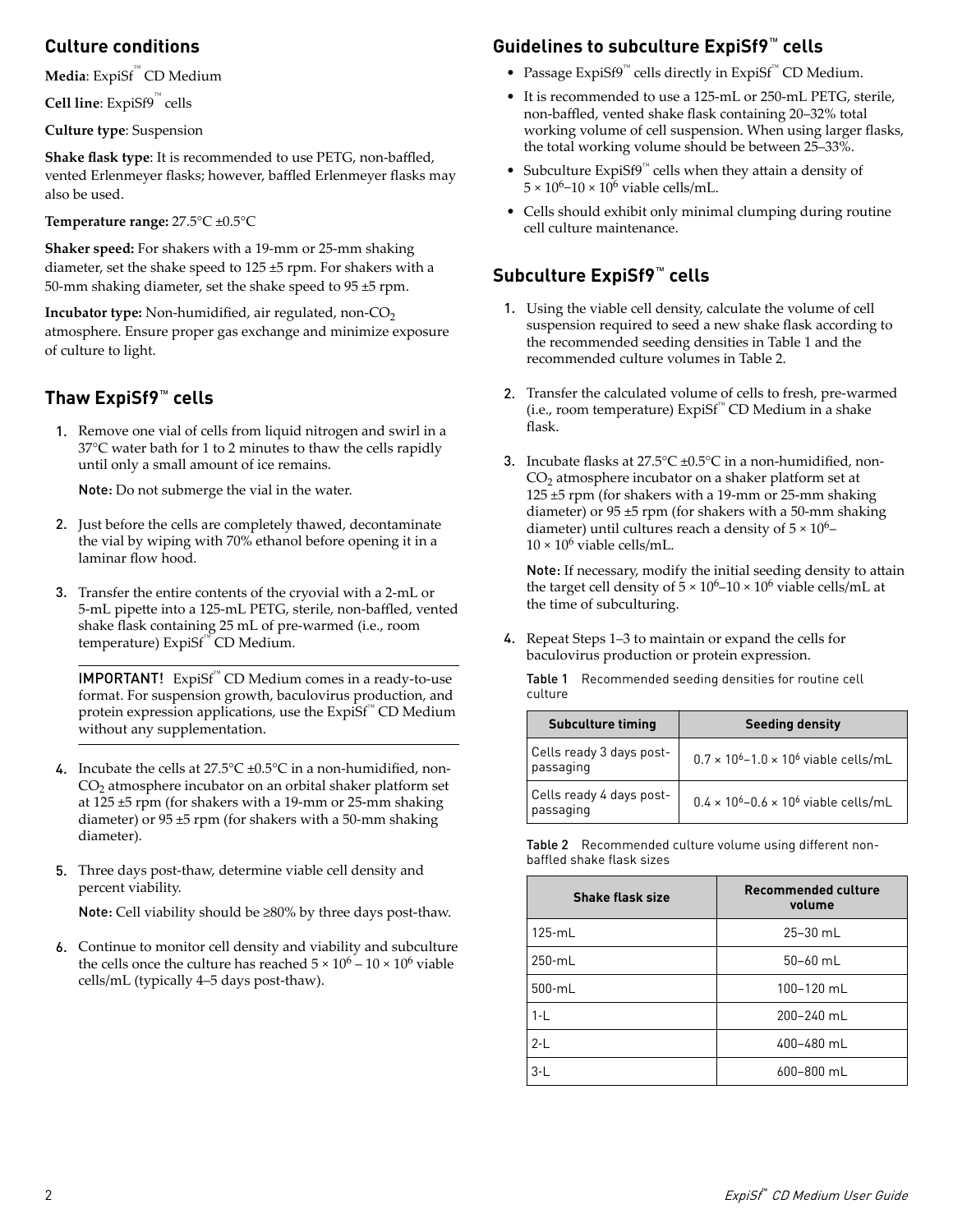### **Guidelines to cryopreserve ExpiSf9**™ **cells**

- ExpiSf9™ cells can be frozen directly in ExpiSf™ CD Medium.
- Freeze ExpiSf9<sup>™</sup> cells at a final density of  $1 \times 10^7$  viable cells/mL in 1.5 mL total volume of 92.5% conditioned ExpiSf<sup>™</sup> CD Medium and 7.5% DMSO.
- Allow cells to attain a viable cell density of  $3 \times 10^6$   $4.5 \times 10^6$  cells/mL and  $\geq 95\%$  viability before harvest.

Note: For cryopreservation, the viable cell density at time of harvest is critical for optimal cell health. Therefore, make sure to only harvest cells when they are within the recommended  $3 \times 10^6$  –  $4.5 \times 10^6$  viable cells/mL range. If viable cell density is too low at the time of harvest, return cells to the incubator until the cells reach the recommended density. If viable cell density is too high at the time of harvest, subculture the cells at  $0.5 \times 10^6$  –  $0.6 \times 10^6$  cells/mL and prepare for harvest again after 3–4 days.

### **Cryopreserve ExpiSf9**™ **cells**

- 1. Centrifuge the cells at  $300 \times g$  for 5 minutes.
- 2. Decant the spent "conditioned" medium into a sterile conical tube or bottle.

IMPORTANT! Do not discard the supernatant.

- 3. Resuspend the cell pellet using the appropriate volume of conditioned medium collected above to achieve a final cell density of  $1 \times 10^7$  viable cells/mL, and gently resuspend the cell pellet by pipetting up/down.
- 4. Add the required volume of DMSO (7.5% final) to the cell suspension and gently mix.
- 5. Immediately aliquot 1.5 mL cell suspension volume per cryovial.
- 6. Freeze the cells in an automated or manual controlled-rate freezing apparatus following standard procedures.

Note: For ideal cryopreservation, the freezing rate should be a decrease of 1°C per minute.

7. Transfer frozen vials to liquid nitrogen (vapor phase) for long-term storage.

### **Guidelines to adapt Sf9 and Sf21 cells to ExpiSf**™ **CD Medium**

- You may adapt your Sf9 and Sf21 cells for growth in ExpiSf™ CD Medium.
- We recommend using a sequential adaptation protocol.
- It is critical that cell viability be at least 90% and the growth rate be in mid-logarithmic phase prior to initiating adaptation procedures.

Note: This procedure is meant to serve as a guideline for your adaptation process. Different growth kinetics and maximum cell density may be observed during the adaptation of your Sf9 or Sf21 cell line.

### **Adapt Sf9 and Sf21 cells to ExpiSf**™ **CD Medium**

1. Subculture Sf9 or Sf21 cells into a 25:75 ratio of ExpiSf<sup>™</sup> CD Medium to the original media.

Note: In the event that cells lag during this first transition, it is possible to reduce the ratio to 10:90 as a first step and/or to use conditioned media for this first step.

Note: During the adaptation procedure use a seeding density of  $1.0 \times 10^6$  viable cells/mL at each sub-culturing step.

- 2. Incubate at  $27.5^{\circ}$ C ±0.5°C in a non-humidified, non-CO<sub>2</sub> atmosphere incubator on an orbital shaker platform set at 125  $\pm$  5 rpm (19-mm or 25-mm shaking diameter) or 95  $\pm$ 5 rpm (50-mm shaking diameter).
- 3. Three to four days after subculture, remove a small amount of the cell suspension and perform a cell count to determine viable cell density and viability.

Note: If cells are >90% viable and  $\geq 5 \times 10^6$  viable cells/mL, they are ready to be passaged. If cells are at ≥90% viability, but have not reached the desired density, return cells to the incubator for 1–2 days, until the viable cell density is  $≥5 × 10<sup>6</sup>$  cells/mL.

- 4. Subculture when the viable cell density is  $\geq 5 \times 10^6$  cells/mL by passaging cells into a 50:50 ratio of ExpiSf™ CD Medium to original medium.
- **5.** Repeat Step 4, increasing stepwise the ratio of  $Expisf^{\mathbb{N}}CD$ Medium to original medium (75:25 followed by 90:10) until the cells are transferred into 100% ExpiSf™ CD Medium.

Note: Multiple passages at each step may be needed. Subculture cells when viable cell density is  $\geq 5 \times 10^6$  cells/mL at each step.

6. Once fully adapted to  $ExpiSf^{\mathbb{N}}$  CD Medium, the viable cell density should exceed  $5 \times 10^6$  cells/mL with a viability  $\geq 90\%$ within 3–4 days of subculture (when using a seeding density of  $1 \times 10^6$  cells/mL).

At this stage the seeding density may be reduced to  $0.5 \times 10^6$ - $1.0 \times 10^6$  viable cells/mL for subsequent passaging.

7. At this point, it is recommended to create a cell bank of the adapted cells. As with any cell line adaptation, it is best practice to continue to culture and monitor the cells as they gain more passages in ExpiSf™ CD Medium and generate additional cell banks, as necessary.